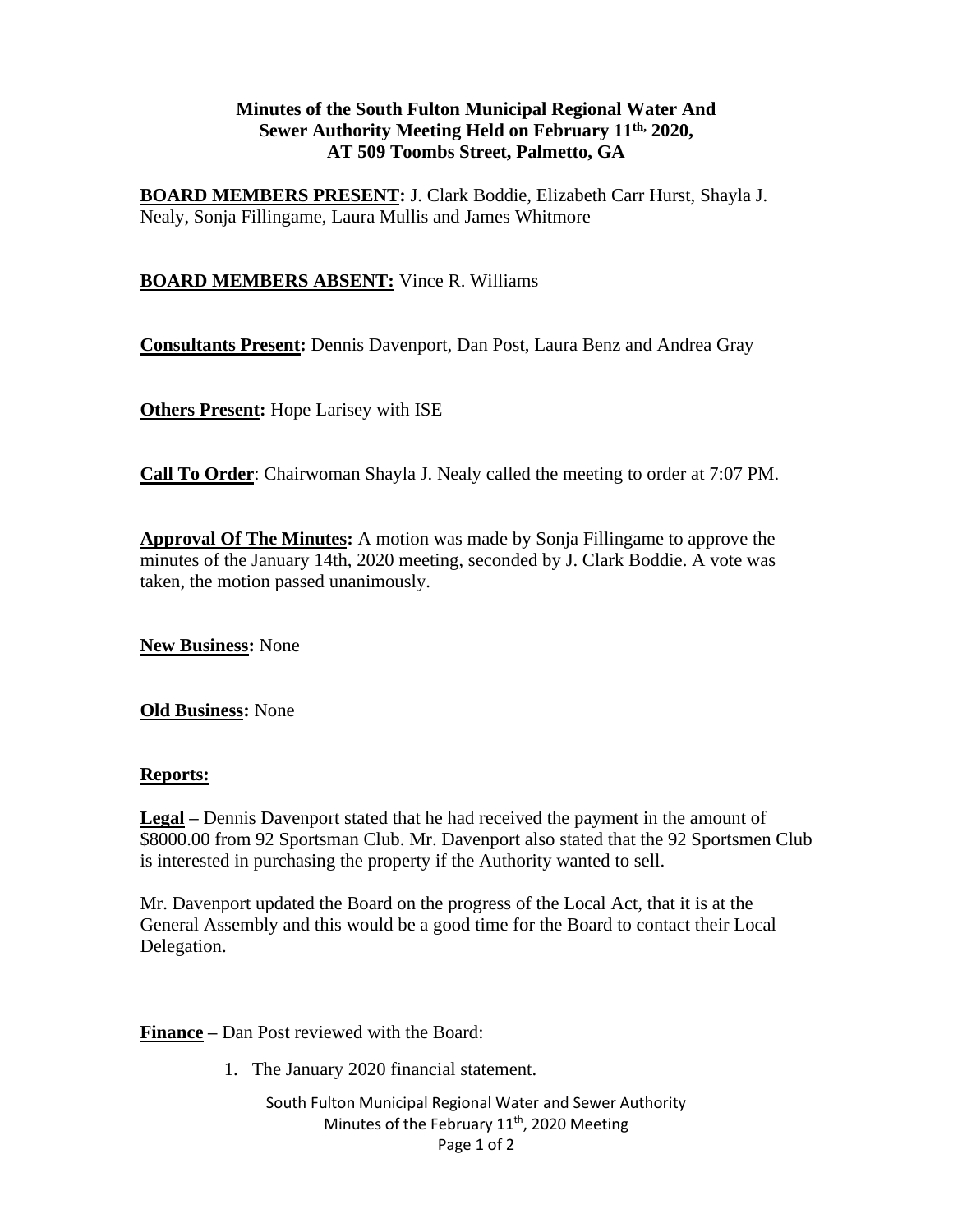2. Requested approval for draw number 202 in the amount of \$25,653.94 from the construction account.

J. Clark Boddie made a motion to approve draw number 202 in the amount of \$25,653.94 from the construction account seconded by James Whitmore. A vote was taken, the motion passed unanimously.

- 3. Revised cash flow report
- 4. Checks to be signed

**Project Managers –** Laura Benz and Andrea Gray reviewed with the Board:

See attached memorandum for details

- 1. Water Withdrawal Application Process:
	- a. Minimum Instream Flow
	- b. Comment Responses
	- c. District Audits
	- d. Updated Treatability Analysis
	- e. Swap
	- f. Next Steps
- 2. Compensatory Mitigation
	- a. Site Specific Sites
	- b. Resale Of Mitigation Credits

Elizabeth Carr Hurst made a motion to accept the Seventh Amendment to the Content Of Sale, seconded by Sonja Fillingame. A vote was taken, the motion passed unanimously.

### **Executive Session:** None

James Whitmore made a motion to adjourn the meeting, seconded by Laura Mullis. A vote was taken, the motion passed unanimously.

The meeting adjourned at 7:28 PM

April 14<sup>th,</sup> 2020

Shayla J. Nealy, Chairwoman Date Minutes Approved by Board

South Fulton Municipal Regional Water and Sewer Authority Minutes of the February 11<sup>th</sup>, 2020 Meeting Page 2 of 2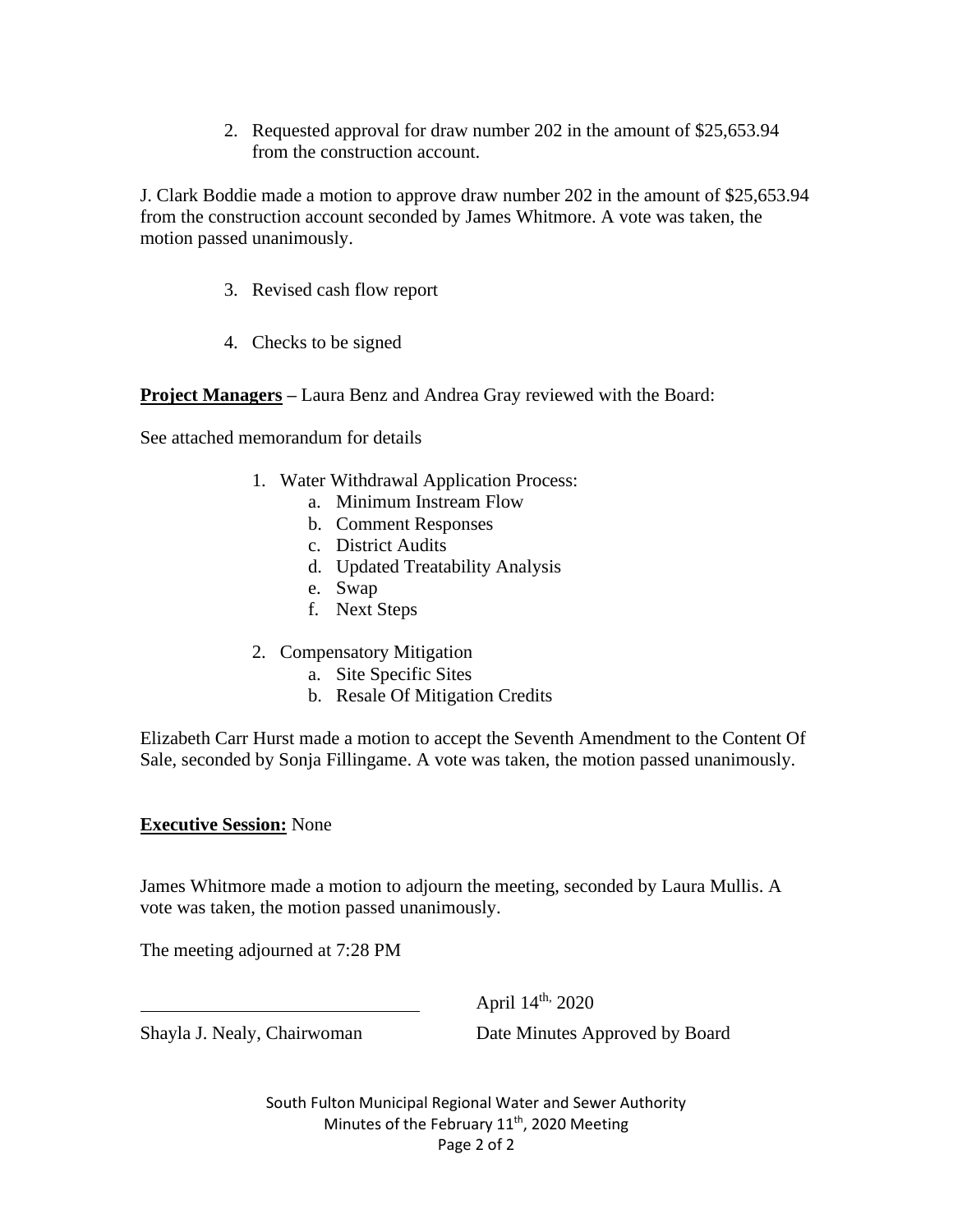# **MEMORANDUM**

**To: S. Fulton Municipal Regional Water & Sewer Authority Member Cities Councils (Fairburn, Palmetto and Union City) From: Laura Benz & Andrea Gray Date: February 11, 2020**

## **Re: S. Fulton Authority Project Update**

### **Water Withdrawal Application/Process:**

*Minimum Instream Flow:* EPD and the Authority have worked together over the past year to establish a minimum instream flow for the requested direct withdrawal. In August 2019, EPD agreed that a site-specific study was appropriate and, based on an agreed-upon scope, the Authority commissioned Schnabel Engineering and CCR Environmental to complete both the modeling and field work on a one-mile stretch of the Chattahoochee River. In September 2019, the study was presented to EPD which approved the parameters examined but later requested that the study be extended to the Whitesburg gage which is the closest node for which EPD already has modeling data. EPD also informed the Authority that it updated the Res Sim modeling to include the current drought which now shows only two days over the 73-year modeling period that the Authority would be partially without its full permitted withdrawal amount with shortages of 4.3 mgd (8 cfs) and 5.9 mgd (11 cfs).

At its December 2019 meeting, the Authority authorized Schnabel and CCR to extend the site-specific study to the Whitesburg gage. Schnabel's work was provided to EPD and based upon preliminary review, Wildlife Resources Division felt the engineering analysis was sufficient and the additional habitat assessment to the Whitesburg gage would not provide additional information. Therefore, the CCR fieldwork and report is no longer required which results in time and cost savings to the Authority. The Schnabel report shows that by implementing the alternative non-depletable flow of approximately 12 cfs less in November and 8 cfs less in December, the Authority will be able to meet its non-depletable flow throughout the 73-year period of record. The difference in flow depth will be 0.03ft or less  $\ll 1\%$  of flow depth) and result in a 0.01 ft/second or less reduction in flow velocity. If approved, the alternate minimum instream flow will allow the Authority to meet its full 13.25 mgd need 365 days per year.

*Comment Responses:* The comment responses were submitted to EPD on January 30, 2020. EPD confirmed receipt of the documents and are in the process of reviewing the submittal. Upon completion of its review, EPD will inform the Authority as to whether the revisions in the draft permit will necessitate an additional 30-day public comment period.

*District Audits:* The Atlanta Regional Commission ("ARC") and the Metropolitan North Georgia Water Planning District ("MNGWPD") aid communities in completing audit documentation. Fairburn, Palmetto, and Union City representatives met with ARC and MNGWPD representatives and revised audits were submitted on January 14, 2020. EPD provided comments to Union City on January 30, 2020 and Palmetto on January 31, 2020.

*Treatability Analysis*: An engineering report will be required as a part of the Water System Permit (a separate permit required to operate the system which is issued upon construction of the facilities).

*SWAP*: ARC anticipates final SWAP being submitted to EPD in February 2020.